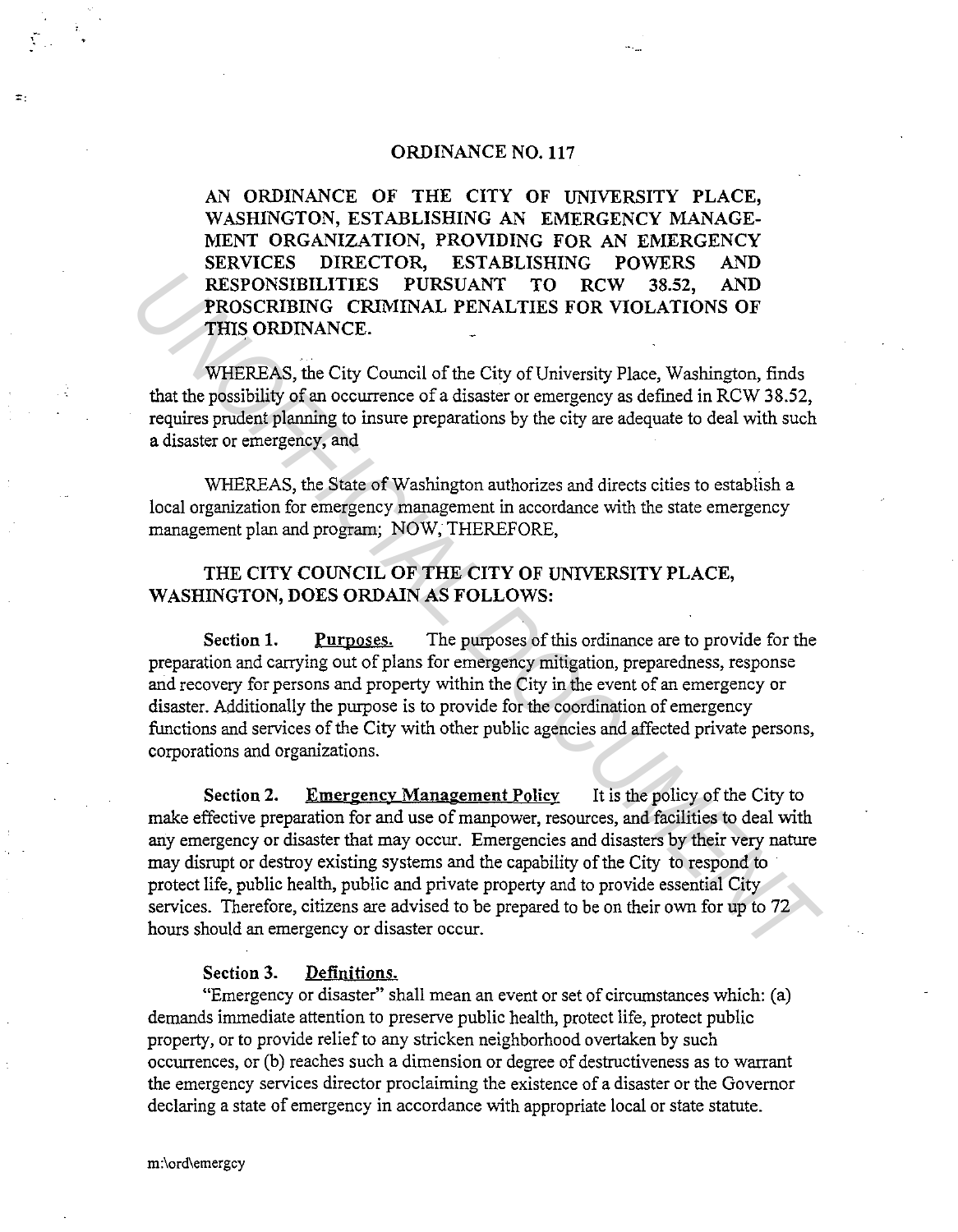"Emergency management" shall mean the preparation for and the carrying out of all emergency functions, other than those for which the military forces are primarily responsible, to mitigate, prepare for, respond to and recover from emergencies and disasters, and to aid victims suffering from injury or property damage resulting from disasters caused by all hazards, whether natural or man-made, and to provide support for search and rescue operations for persons and property in distress.

"Emergency services director" shall mean the City Manager or authorized designee.

I

Section 4. Emergency Management Organization. The emergency management organization of the City shall include a Disaster and Emergency Management Team. The team shall be comprised of the City Manager who shall serve as Chair; the Community Services Director or Designee; the Director of Public Works; the Director of Planning and Community Development; the City Attorney; the City Clerk; the Chief of Police; and the Chief of Pierce County Fire Protection District No. 3 or designee.

Section 5. Emergency Management Plan and Program. The Emergency Services Director shall prepare an emergency management plan and program for the City no later than June 30, 1997. The emergency management plan and program shall be submitted to the City Council for approval. The plan and program shall also be transmitted to the Director of the Department of Community, Trade and Economic Development for certification of consistency with the state comprehensive emergency management plan. Upon approval by the City Council and certification by the State, the emergency management plan and program shall become the official emergency management plan of the City. **Example 19**<br> **Example 19**<br> **Example 19**<br> **Example 19**<br> **Example 19**<br> **Example 10**<br> **Example 10**<br> **Management Organization** . The teams parallele a Disaster and Emergency<br>
Management Team. The team shall be compised of the

Section 6. Emergency Services Djrector-Emergencv Management Responsibilities. The Emergency Services Director (the City Manager or designee as set forth below) has direct responsibility for the organization, administration and operation of the emergency management plan for the City. The emergency services director is responsible for directing the emergency operations of departments of the City of University Place. The emergency services director shall have such other duties as may by assigned to the director by the City Council. The Emergency Services Director is hereby empowered:

(A) To request the City Council, if the City Council is in session, to proclaim the existence of or threatened existence of a disaster or an emergency, and the termination thereof. If the City Council is not in session, to issue a proclamation declaring the existence of a disaster or an emergency, subject to confirmation by the City Council at the earliest practical time; and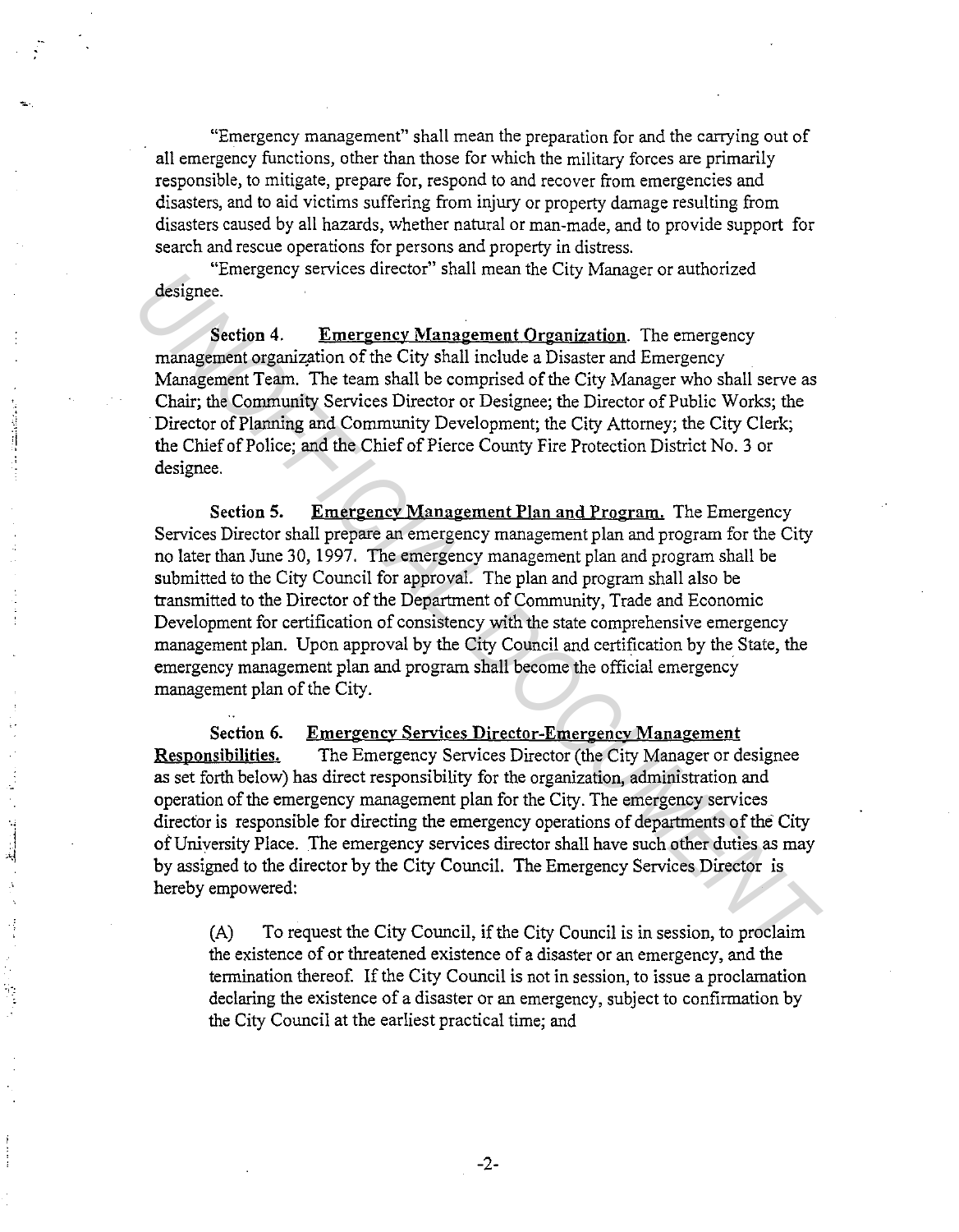. (B) To direct coordination and cooperation between the staff of the departments and services of the city in carrying out the provisions of the emergency management plan and program, and to resolve questions of authority and responsibilities that may arise between them; and

(C) To develop and implement appropriate mutual aid agreements.

 $\sim$  .

i ·.i

Section 7. Chain of Command. If the City Manager for any reason is unable either to act as Emergency Services Director or to communicate to the Disaster and Emergency Management Team, the City Manager's choice of an authorized designee to act as both Chair Pro Tem of the Disaster and Emergency Management Team and Acting Emergency Services Director, then the members of the team in the sequence set forth in Section 4 of this ordinance shall serve both as Acting Chair of the team and Acting Emergency Services Director. An Acting Emergency Services Director shall have the same authority to act as the Director. Section 7. Chain.of Command. If the City Manager for any reason is<br>
unable either to act as Emergency Services Director or to communicate to the Distate<br>
and Emergency Management Team, the City Manager's choice of an autho

Section 8. Emergency Services Director-Emergency Powers. In the event of a proclamation of a disaster or emergency as provided in this ordinance, or upon the proclamation of an emergency by the Governor, the Emergency Services Director is hereby empowered:

(A) To make and issue rules and regulations on matters reasonably related to the protection of life and property as affected by such disaster; provided, however, such rules and regulations are confirmed at the earliest practical time by the City Council.

(B). To delegate to individuals as necessary, the authority to accomplish specific or general emergency actions in conduction with the emergency response.

(C) To obtain vital supplies, equipment and such other properties found lacking and needed for the protection of the life and property of the people and to bind the City for the fair value thereof, and if required immediately, to commandeer the same for public use.

(D) To require emergency services of any city employee and in the event of the City Council's or Emergency Services Director's proclamation of the existence or threatened existence of a disaster or the proclamation of a state of emergency by the Governor in the region in which the City of University Place is located, to command the aid of as many citizens of the City of University Place as may be deemed necessary in the execution of the Director's duties; and such persons to be entitled to all privileges, benefits and immunities as are provided by state law for registered emergency workers.

(E) To execute all of the special powers conferred upon the Director by this ordinance, by any other statute, agreement or lawful authority, as necessary.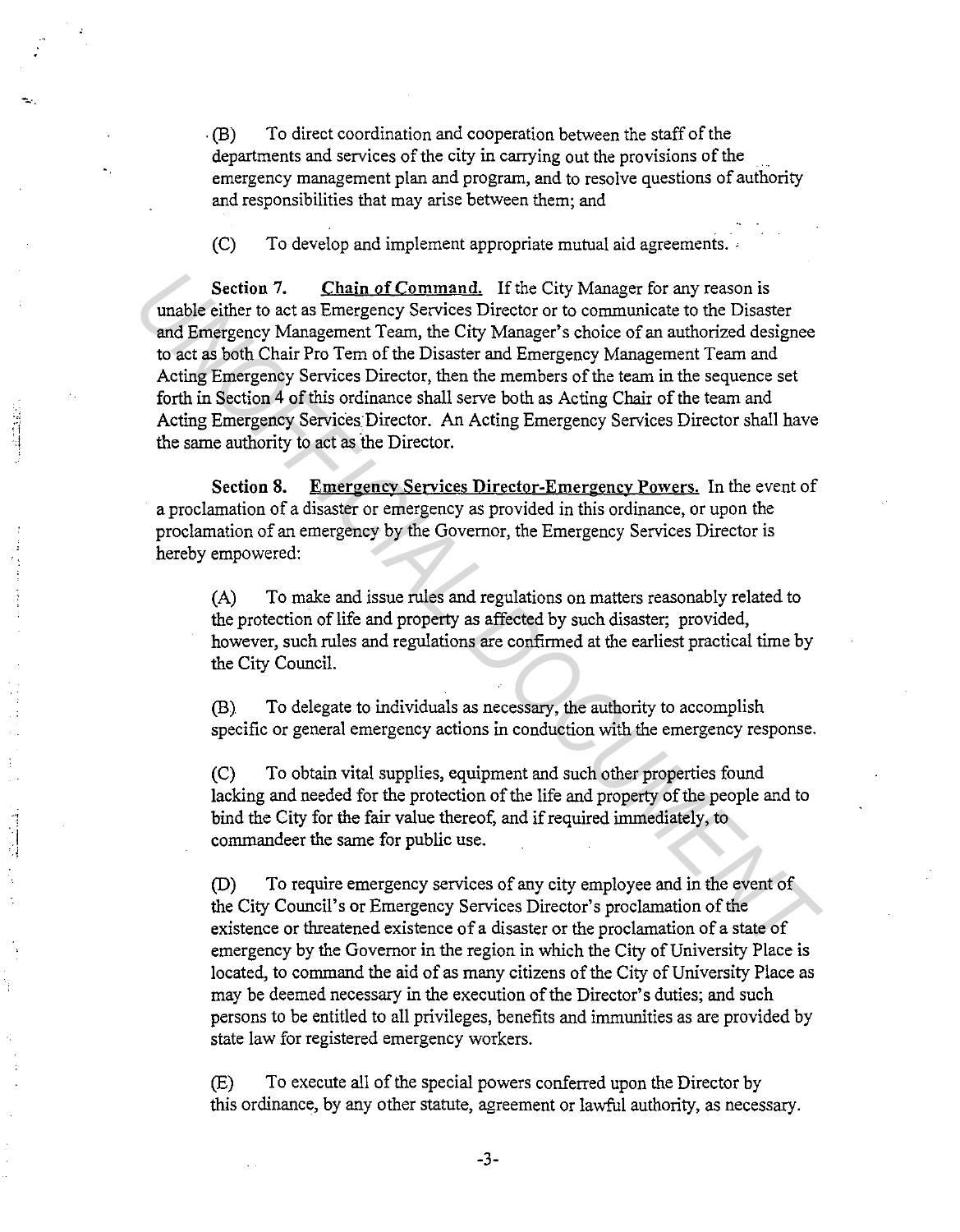Section 9. Private Liability. No individual, firm association, corporation or other party owning, maintaining or controlling any building or premise, who voluntarily and without compensation grants to the City a license or privilege or otherwise permits the City to inspect, designate and use the whole or any part or parts of such building or premises for the purpose of sheltering persons during an actual, impending, mock or practice emergency or disaster, or their successors in interest, or the agents or employees of any of them, shall be subject to liability for injuries sustained by any person while in or upon said building or premises as a result of any act or omission in connection with the upkeep or maintenance thereof, except a willful act of misconduct, when such a person has entered or gone into or upon said building or premises for the purpose of seeking refuge therein during an emergency or disaster or an attack by enemies of the United States or during a disaster drill, exercise or test ordered by a lawful authority. **Experimentally** about the interaction and building or permisses as a result of complexes of any of them, shall be subject to lability for injunes sustained by<br> **Experimentally** in or upon said building or permisses as a r

### Section 10. Penalty

Any person who shall:

-"':·

(A) Willfully obstruct, hinder, or delay any member of the emergency management organization of the City in the enforcement of any lawful rule or regulation issued pursuant to this Section or in the performance of any duty imposed upon such member by virtue of this section;

(B) do any act forbidden by any lawful rules or regulations issued pursuant to this section if such act is of such a nature as to imperil the lives or property of inhabitants of the City or to prevent, hinder or delay the protection thereof;

(C) wear, carry or display, without authority, any means of identification specified by the emergency management agency of the State, shall upon conviction, be fined in a sum not exceeding One Thousand Dollars, or by imprisonment for a period not exceeding ninety days, or by both, such fine and imprisonment, at the discretion of the court.

Section 11. Severability. If any provision of this Ordinance or its application to any person or circumstances is held invalid by a court of competent jurisdiction, the · remainder of the Ordinance or its application to other persons or circumstances shall not be affected.

Section 12. Publication and Effectiye Date. A summary of this ordinance consisting of its title shall be published in the official newspaper of the city. This ordinance shall be effective five days after its publication.